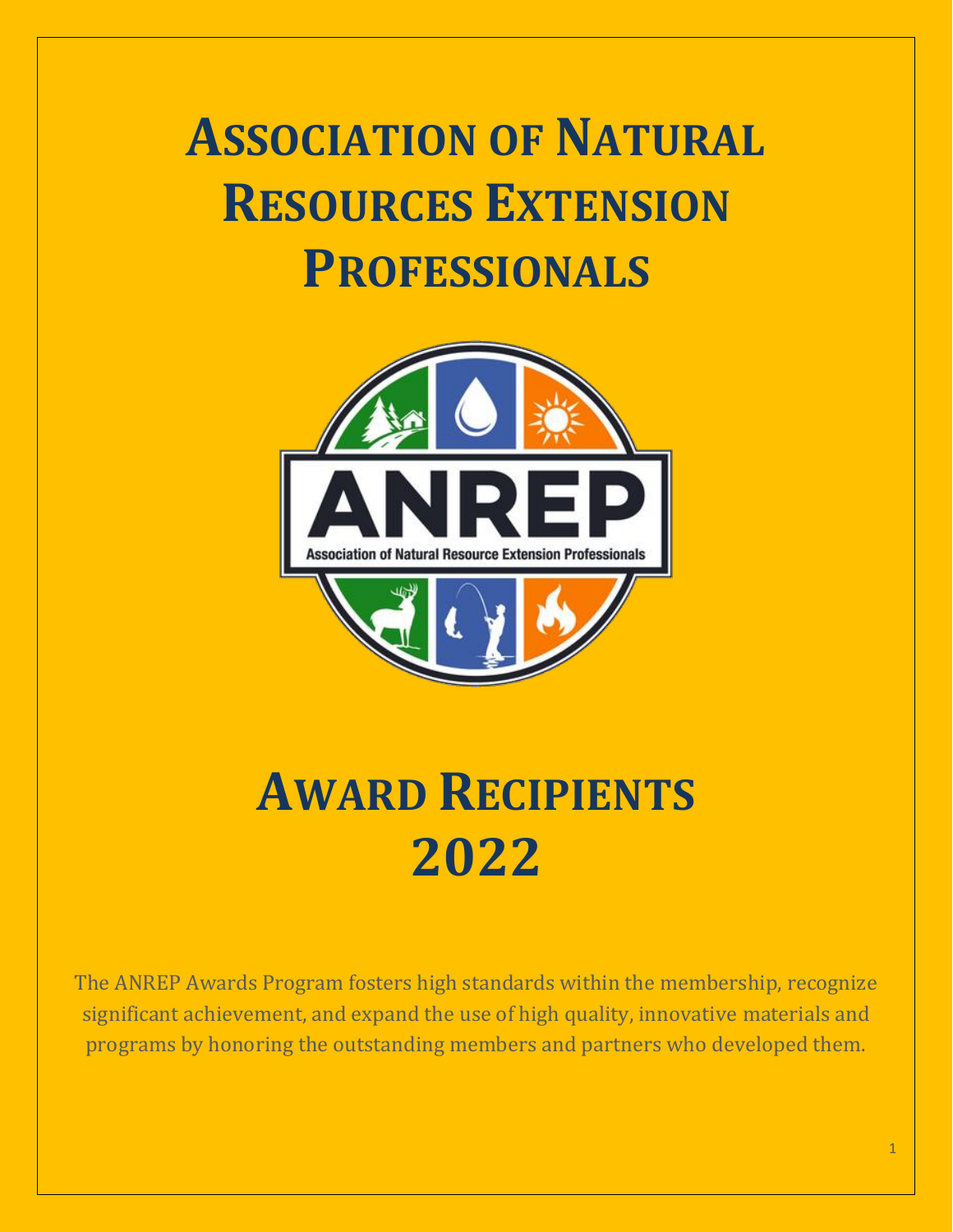# **OUTSTANDING EDUCATIONAL MATERIALS AWARDS**

**BOOK OR COMPREHENSIVE PROGRAM CURRICULUM** 

# **GOLD AWARD**

**Selling Logs from your Property: A Curriculum package**

*Lauren Grand, Alicia Christiansen, and Francisca Belart. Oregon State University. Tamara Cushing. University of Florida. Chris Schnepf. University of Idaho. Kelsey Ketcheson and Kevin W. Zobrist. Washington State University.*

### **SILVER AWARD**

**Plant Biotechnology Middle School 4-H Curricula** *Kasey Bozeman. University of Georgia*

# **BRONZE AWARD**

**Junior Water Academy Curriculum** *Lisa Krimsky, Natalie Parkell, Jessica Moses, and Madison Borman. University of Florida*

### **LONG PUBLICATION**

**GOLD AWARD Simple Solutions for Your Eroding Backyard Stream** *Jennifer Fetter, Danielle Rhea, Susan Boser, Kristen Koch, Mary Wilson, Julianne Schieffer, Vincent Cotrone, Amanda Grube, Amanda Kirsten, Jenny Walker. Penn State University*

**Stream Bank Repair Manual for South Carolina** *Katie Collins, Karen Jackson, and Kim Morganello. Clemson University*

## **BRONZE AWARD**

**How to Use Compost in Gardens and Landscapes** *Weston Miller and Janet Donnelly. Oregon State University*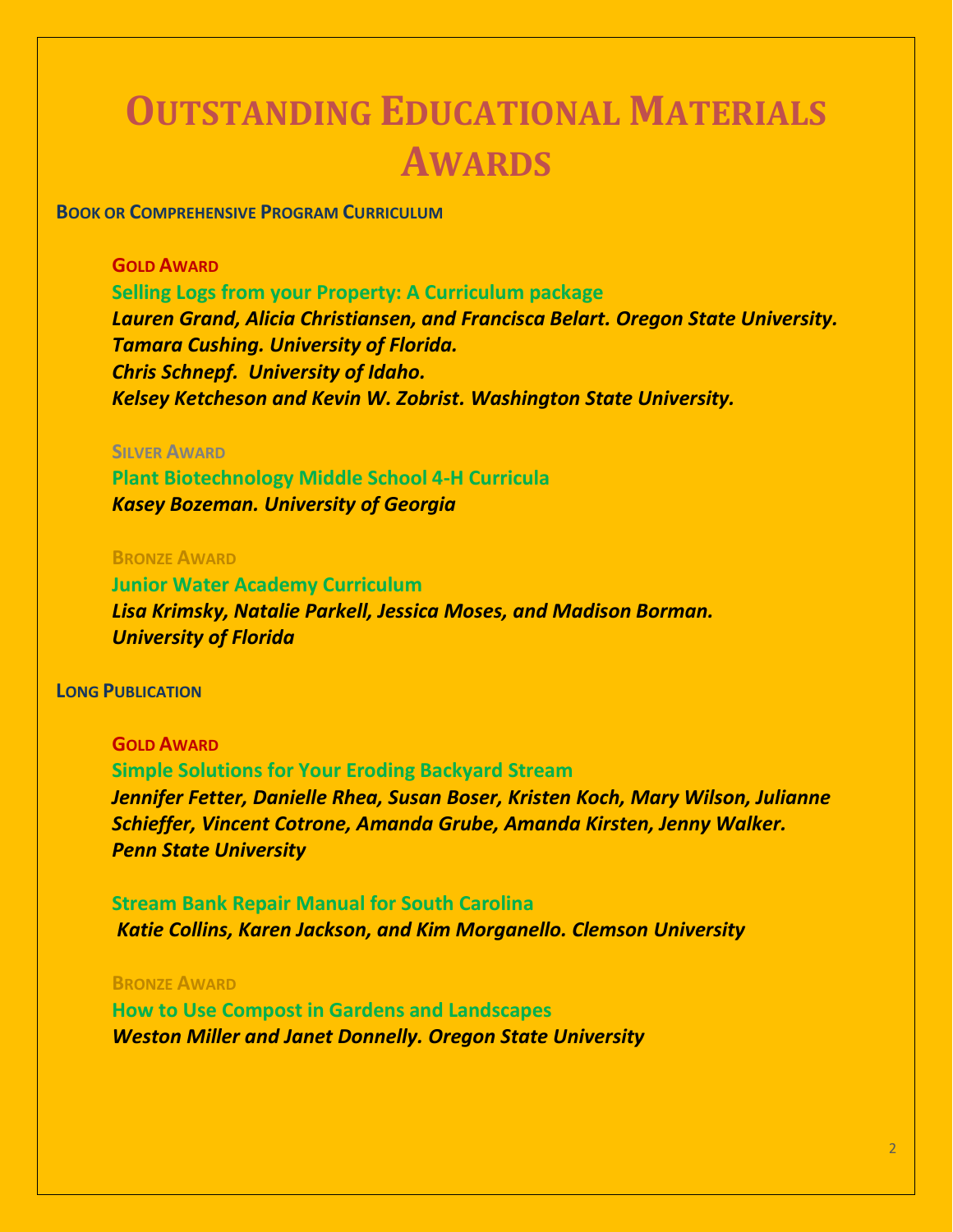# **BRONZE AWARD (CONT.)**

# **Tree Health Assessment and Risk Management** *John D. Kushla, and Jeff Wilson. Mississippi State University*

#### **Standardized Invasive Species Terminology**

*Basil V. Iannone III, Emily C. Bell, Shannon Carnevale, Jeff E. Hill, Julie McConnell, Martin Main, Stephen F. Enloe, Steven A. Johnson, James P. Cuda, Shirley M. Baker, and Michael Andreu. University of Florida*

## **NEWSLETTERS OR SERIES OF ARTICLES**

**GOLD AWARD Panhandle Outdoors e-Newsletter**

*Dr. Andrea Albertin, Jennifer Bearden, Ray Bodrey, Shelia Dunning, Scott Jackson, Molly Jameson, Daniel Leonard, Erik Lovestrand, Mark Mauldin, Danielle Sprague, Carrie Stevenson, Mark Tancig, Dr. Laura Tiu, Chris Verlinde, Kaylen Waters, and Dr. Patrick Williams. University of Florida*

# **SILVER AWARD**

**Rutgers Earth Day, Every Day E-News Blast** *Michele Bakacs, Amy Rowe, Steve Yergeau, and Sal Mangiafico. Rutgers University*

#### **BRONZE AWARD**

**FOREST STEWARDSHIP EDUCATION NEWSLETTER** *Kim Ingram and Susan Kocher. University of California* 

# **PODCAST OR RADIO**

# **GOLD AWARD**

# **Introduced Podcast**

*Bonnie Willison, Sydney Widell, Tim Campbell, and Titus Seilheimer. University of Wisconsin Sea Grant College Program based at the University of Wisconsin-Madison*

#### **SILVER AWARD**

**Naturally Florida Podcast** *Lara Milligan and Shannon Carnevale. University of Florida*

#### **BRONZE AWARD**

**THE GARDEN THYME PODCAST** *Mikaela Boley, Rachel Rhodes, and Emily Zobel. University of Maryland*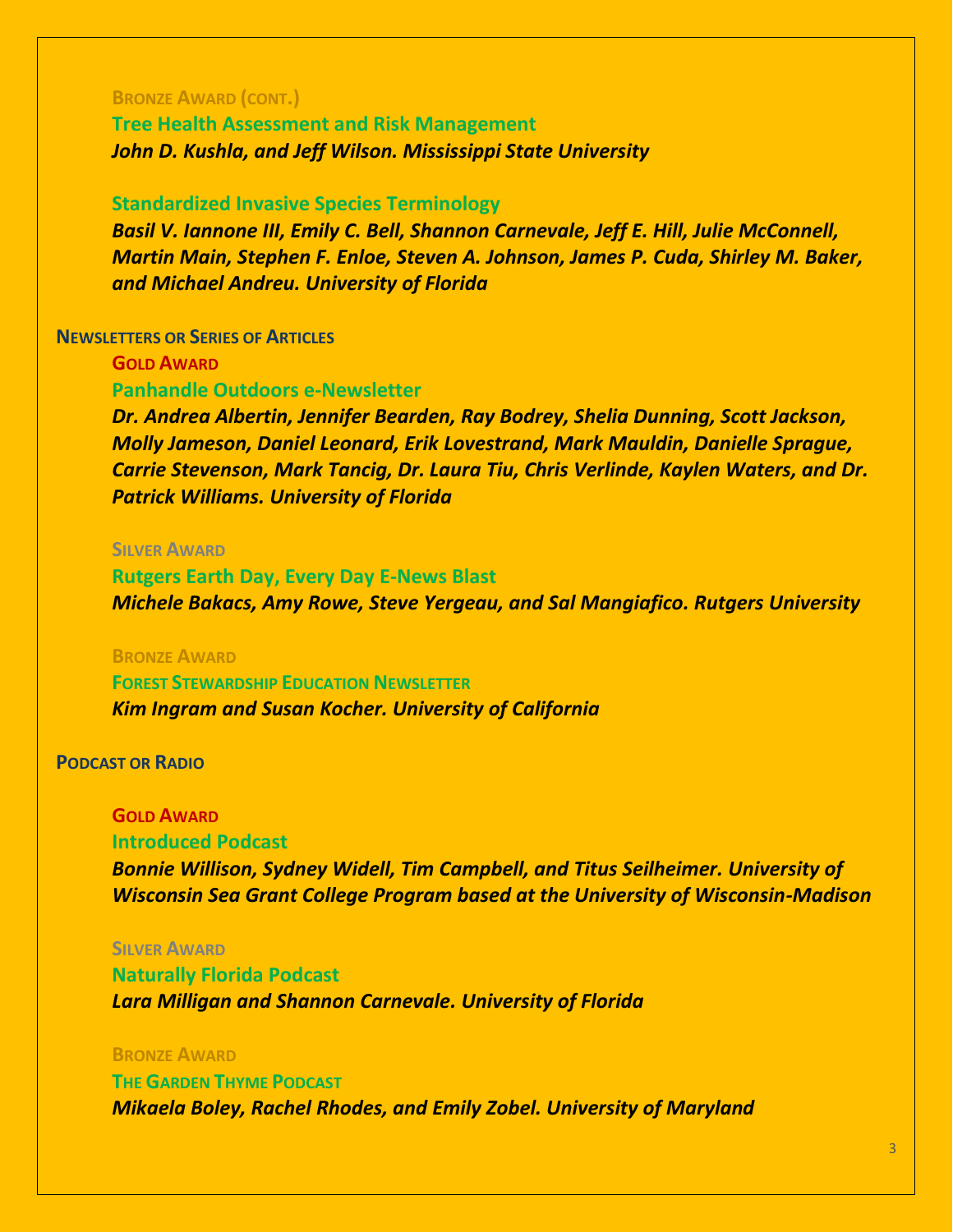# **PROMOTIONAL AND MARKETING MATERIALS**

# **GOLD AWARD**

**Promoting Naturally Florida Podcast** *Lara Milligan and Shannon Carnevale. University of Florida*

# **SILVER AWARD**

# **2022 Phenology Calendar**

*Lynn Dickinson, Becky Barlow, Bence Carter, Nancy Loewenstein, Mark Smith, Wesley Anderson, Cameron Boland and John Kush. Auburn University*

# **BRONZE AWARD**

#### **Celebrating Earth Day 2021: Restore Our Earth**

*Dr. Karnita Garner, Dr. Tyler Mason, Allyson Shabel, Mary Dixon, Dr. Roosevelt Robinson, Kerry Steedley, Shannon Schoeneweiss, and Wendi Williams. Alabama A&M University* 

# **SHORT PUBLICATION**

# **GOLD AWARD**

**Increasing the Catch-and-Release Survival of Black Sea Bass** *Dr. Douglas Zemeckis and Dr. Eleanor Bochenek. Rutgers University Dr. Jeff Kneebone. New England Aquarium Dr. Connor Capizzano. Atlantic White Shark Conservancy*

#### **SILVER AWARD**

**Life Along the Salt Marsh: Troubleshooting Salt Marsh Decline** *Kim Morganello. Clemson University* 

### **BRONZE AWARD**

**Chainsaw Safety: Personal Protective Equipment** *Bence Carter and Beau Brodbeck. Auburn University*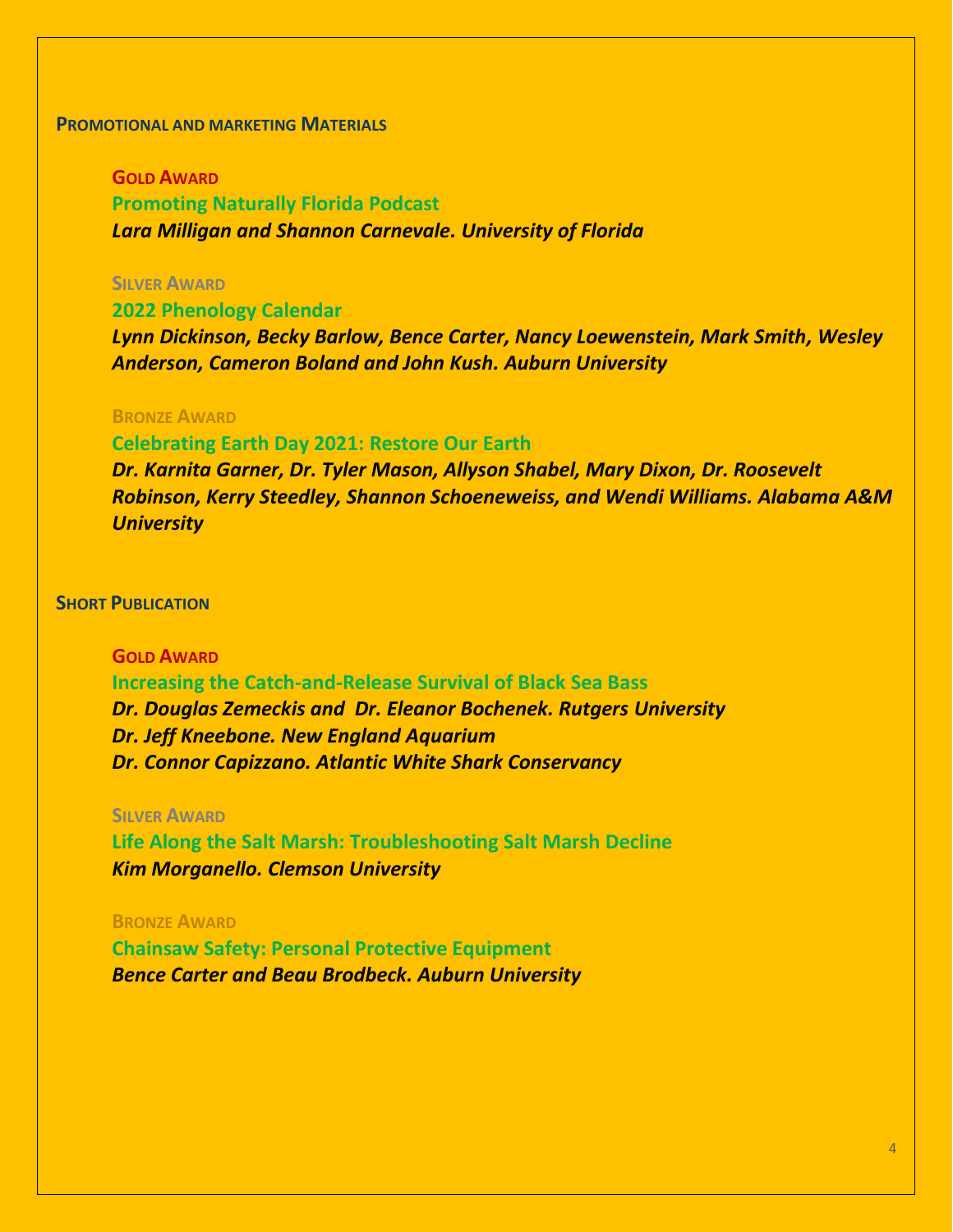# **TV OR VIDEO**

**GOLD AWARD Video for At Home DIY Rain Barrel Workshop** *Katie Collins and Tancey Belken. Clemson University*

# **SILVER AWARD**

**IDAH2O Master Water Stewards Educational Video Series** *Jim Ekins. University of Idaho* 

#### **BRONZE AWARD**

**Forest Inventory Videos** *Kim Ingram and Susan Kocher. University of California Kestrel Grevatt. UC Berkeley* 

**TELEVISED CONFERENCE - VIDEO CONFERENCE - WEBINAR** 

# **GOLD AWARD**

**Which Grass is Which? Webinar Series** *Erin Garrett. University of Illinois* 

# **SILVER AWARD**

**Natural Resources Webinar Series**

*Bence Carter, Norm Haley, Ryan Mitchell, Drew Metzler, David Cline, Nancy Loewenstein, Mary Dixon, Doug Fulghum, Mark Smith, Eve Brantley, Chip East, Richard Cristan, Becky Barlow, Lynn Dickinson, Robert Tufts, Wes Anderson, Kerry Steedley, Adam Maggard, and Lori Eckhardt. Auburn University. Tim Albritton. USDA-NRCS*

## **BRONZE AWARD**

**The World of Invasive Species: Insect Edition** *Morgan Pinkerton and Tina McIntyre. University of Florida*

**WEBSITES – APPS – EDUCATIONAL TECHNOLOGY**

**GOLD AWARD 4-H at Home Website - Appreciating the Power of Plants** *Kasey Bozeman. University of Georgia*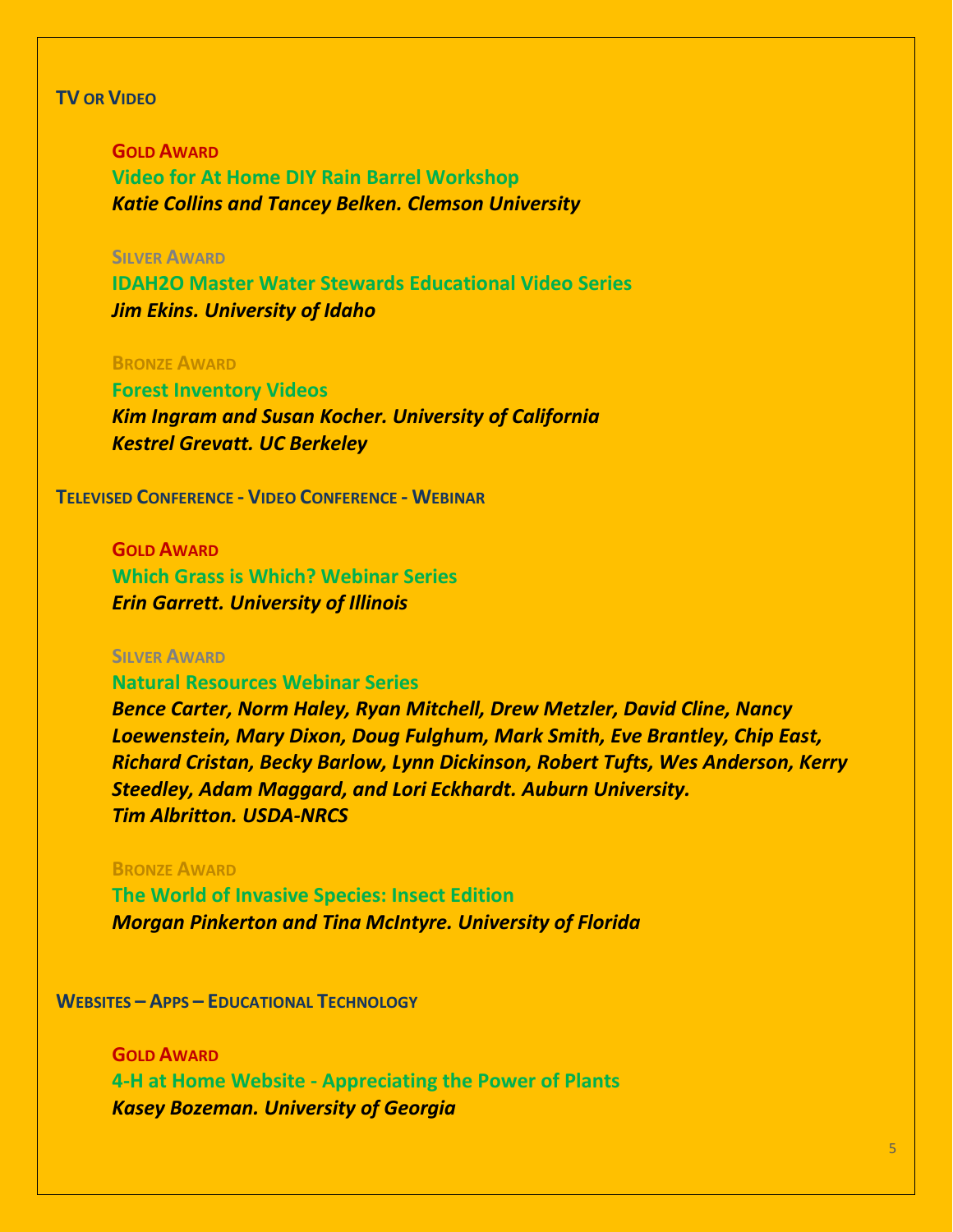**SILVER AWARD Georgia Green Landscape Stewards Program Website** *Jessica Warren, Martin Wunderly, and Ashley Williams. University of Georgia*

**BRONZE AWARD**

**Wildlife Outdoor Leadership Camps: Virtual to Personal** *Ronnie Cowan, Sheila Dunning, Brian Estevez, and Aly Schortinghouse. University of Florida*

# **ACHIEVEMENT AWARDS**

Achievement Awards recognize exceptional ANREP members who exhibit outstanding leadership and program excellence individually and in teams.

**EARLY CAREER LEADERSHIP**

**Yilin Zhuang** *University of Florida*

# **INNOVATIVE PROGRAM**

**Sustainable Floridians Benchmarking and Monitoring Program**

*Jennison Kipp-Searcy, Dr. Basil V. Iannone III, Dr. Pierce Jones, Dr. Nicholas Taylor, Dr. Alexander J. Reisinger, Dr. Eban Z. Bean, Dr. Mark Hostetler, Dr. Mark Clarke, and Brooke Moffis. University of Florida. Dr. Patrick Bohlen. University of Central Florida*

# **OUTSTANDING TEAM**

**Clearwater Basin Elk: History, Research, and Management** *William A. Warren, James Peek, Meladi Page. University of Idaho Tera King. Idaho Forest Group John and Rachel Cook. NCASI Michael Wisdom and Kevin Labrum. US Forest Service Zachary Swearingen and Clay Hickey. Idaho Department of Fish and Game Dave Cadwallader. CBC*

**JCEP CREATIVE EXCELLENCE AWARD To be announces**